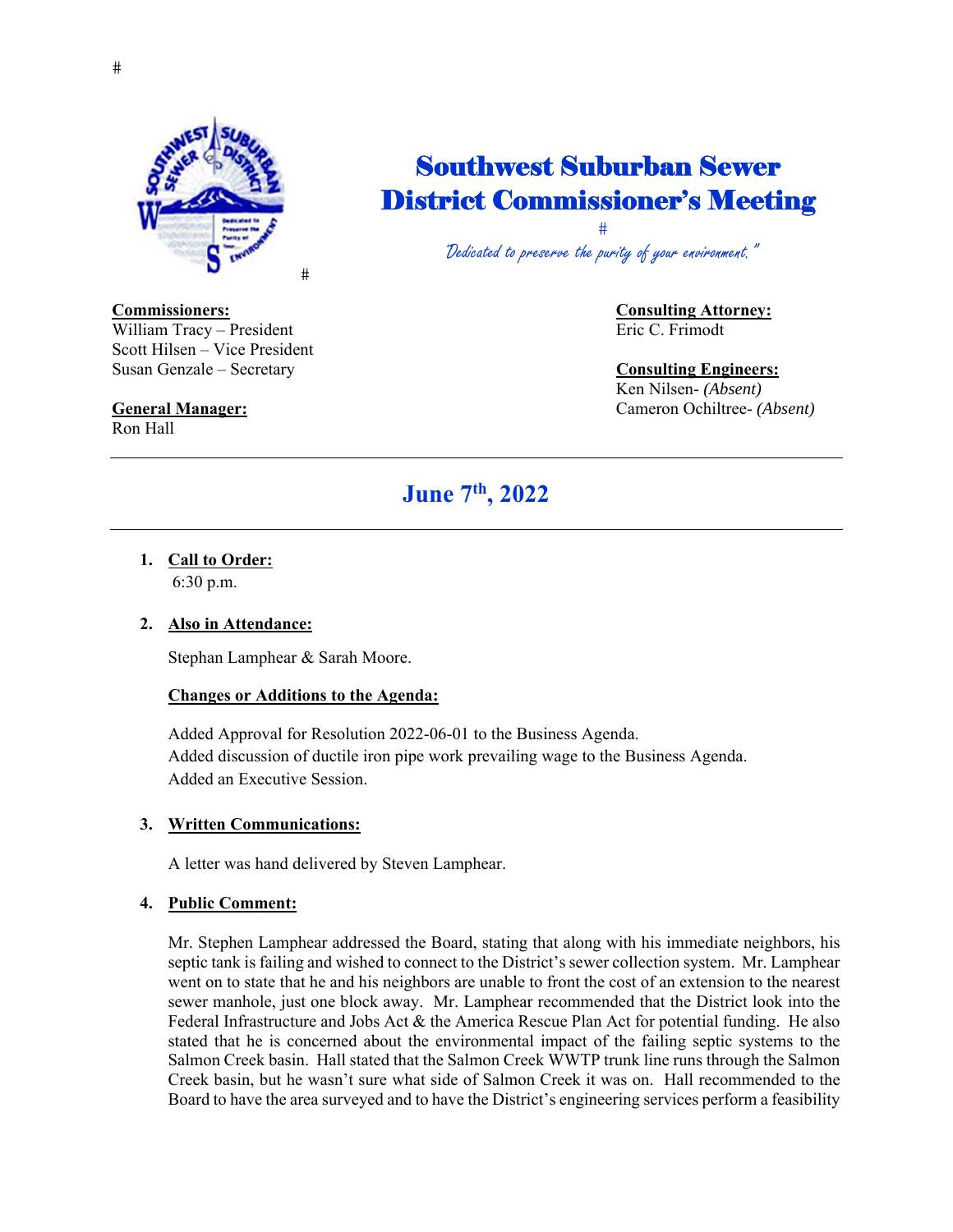study to determine if a gravity sewer service to this neighborhood is practical and possible. Hall reminded the Board of the Miller Creek trunk line project that required most of the work be performed by helicopter and spider hoe. In addition, it would be pragmatic and difficult to permit to dig a trench on a steep hillside, or if there was the need to dig through Salmon Creek, which is a salmon stream. Hall stated that he will also look into potential funding that Mr. Lamphear recommended. After lengthy discussion, M/S/P unanimously approving Hall's recommendations. Hall stated that he will reach out to Mr. Lamphear, once he has gathered the information. Sarah Moore stated that she was at the meeting to support Mr. Lamphear's request.

#### **5. Consent Agenda:**

- o Approval of the Minutes for the May  $17<sup>th</sup>$ , 2022 Board Meeting.
- o Approval and Signing of the Accounts Payable Vouchers & Payroll.
- o Vouchers audited and certified by the Auditing Officer as required by RCW 42.24.080, and those expense reimbursement claims certified as required by RCW 42.24.090, have been recorded on listings that have been made available to the Board. Vouchers are included in the attached lists, and further described as follows:
	- Maintenance voucher numbers 22.0481 through 22.0549 in the total amount of \$747,738.16.
	- Construction voucher numbers 22.0014 in the total amount of \$1,750.00.
	- Review monthly Income Report.

A motion to approve the consent agenda was made by Commissioner Genzale, seconded by Commissioner Hilsen and unanimously approved.

#### **6. Business Agenda:**

Hall requested approval for a temporary sewer service pump system for Mr. & Mrs. Points. The Points have built a new home and although sewer service is adjacent to their property, the home is unable to gravity to the sewer service line and it will require pumping. After brief discussion, M/S/P unanimously approving the request.

Hall requested approval to purchase a replacement controller for Pump Station #8 emergency generator in the amount of \$12,856.00 plus WSST. After brief discussion, M/S/P unanimously approving the request.

Hall requested approval of Resolution 2022-06-01, amending the District's Connection Charge Policies relating to Accessory Dwelling Units. After brief discussion, M/S/P unanimously approving the request.

Hall and Frimodt brought up for discussion, the Westwater Construction Company law suite, in that installing ductile iron pipe for water and wastewater will require districts to pay the prevailing wage rate for license plumbers, rather than general labor prevailing wage. This will greatly increase the cost of construction projects. Hall requested that the Board contribute to the litigation cost. After lengthy discussion, M/S/P unanimously approving the request and agreed to contribute \$5,000.00.